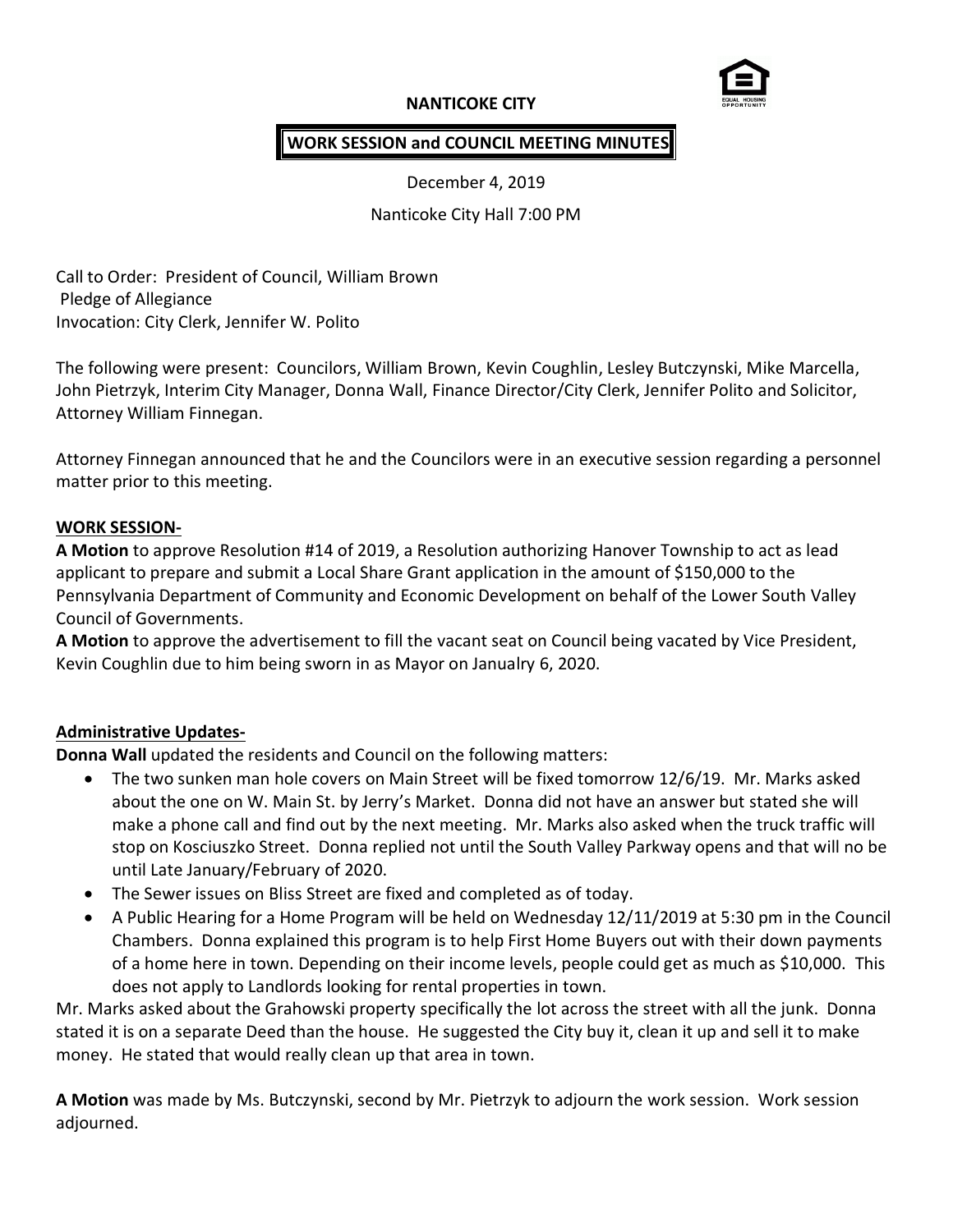# **REGULAR MEETING** Comments from the Public agenda items only.

NONE

### **Old Business**

The decrease in the 2020 Liquid Fuel's allocation was explained in the letter sent to the City stating what the City's allocation will be for the upcoming year. The letter states that a portion of the allocation is based on the State's Motor License Fund taxes to be collected. Fuel prices are down and people are using less fuel. This is why allocations vary from year to year. DCED says this is going to be the trend in the upcoming years.

#### **New Business**

**A Motion** to approve the November 20, 2019 minutes was made by Mr. Pietrzyk, second Ms. Butczynski. Motion carried. President. William Brown abstained.

**A Motion** to approve payment of the bills in the amount of \$276,379.87 (Payroll \$149,565.48 and Payables \$126,814.39) was made by Mr. Coughlin, second by Ms. Butczynski.

Motion Carried.

**A Motion** to approve Resolution #14 of 2019, a Resolution authorizing Hanover Township to act as lead applicant to prepare and submit a Local Share Grant application in the amount of \$150,000 to the Pennsylvania Department of Community and Economic Development on behalf of the Lower South Valley Council of Governments was made by Mr. Marcella, second by Mr. Coughlin.

**A Motion** to approve the advertisement to fill the vacant seat on Council being vacated by Vice President, Kevin Coughlin due to him being sworn in as Mayor on Janualry 6, 2020 was made by Ms. Butczynski, second by Mr. Pietrzyk.

## **COMMENTS FROM THE PUBLIC –**

**Mr. Marks** just wanted to state how he felt about the bizarre situation that happened with our police officers and the 20-year-old man who stole a police cruiser and allegedly kidnapped a 15-year-old girl from the GNA HS parking lot. He stated a 20-year old is dead and he is not placing any blame, he just wants justice. Mr. Marks is asking Council to have the City's Solicitor to file a petition with the Attorney General to make sure that the investigation that is being done is un-bias. Attorney Finnegan stated the investigation is underway and there are protocols that will be followed to make sure the investigation is not compromised.

**Mr. Telencho** stated that Donna answered the question he had on Espy Run but he would like to ask what we found about the advertising benches. He says there was an agreement with Mr. Alberola giving the City 7% of his advertising revenue for the benches sitting on City property. Attorney Finnegan said to his knowledge an agreement was discussed but never executed. President Brown stated he thought the City using his bucket truck when needed was in place of him using the City property for his advertising benches. Mr. Telencho fells the City should benefit from letting the benches on City's property and we should collect some money from Mr. Alberola. Mr. Stachowiak stated it was during Mayor Toole's terms that he removed Rosco and let Mr. Alberola in. President Brown thanked him for the timing and asked Donna to follow up on this matter and she said she would look through the minutes. Mr. Krieger stated we should have something that states what type of signs are allowed in the City and Donna replied, we do have an ordinance.

**Mr. Walter Pavelitz** stated when he retired, he was certified to deal with the Storm Water mandates and wanted to know if any one was certified after he left and Donna replied Frank, the Roadmaster was. Mr. Pavelitz stated there are 26 outfalls and asked who is keeping a file of the inspections and asked if he could see that file. Councilman John Pietrzyk confirmed that WVSA has performed the necessary inspections and an ongoing record is kept by the DPW department. President Brown told Mr. Pavelitz to come see Donna regarding the inspection list. Mr. Pavelitz stated he has noticed that there was hardly any hot patching done